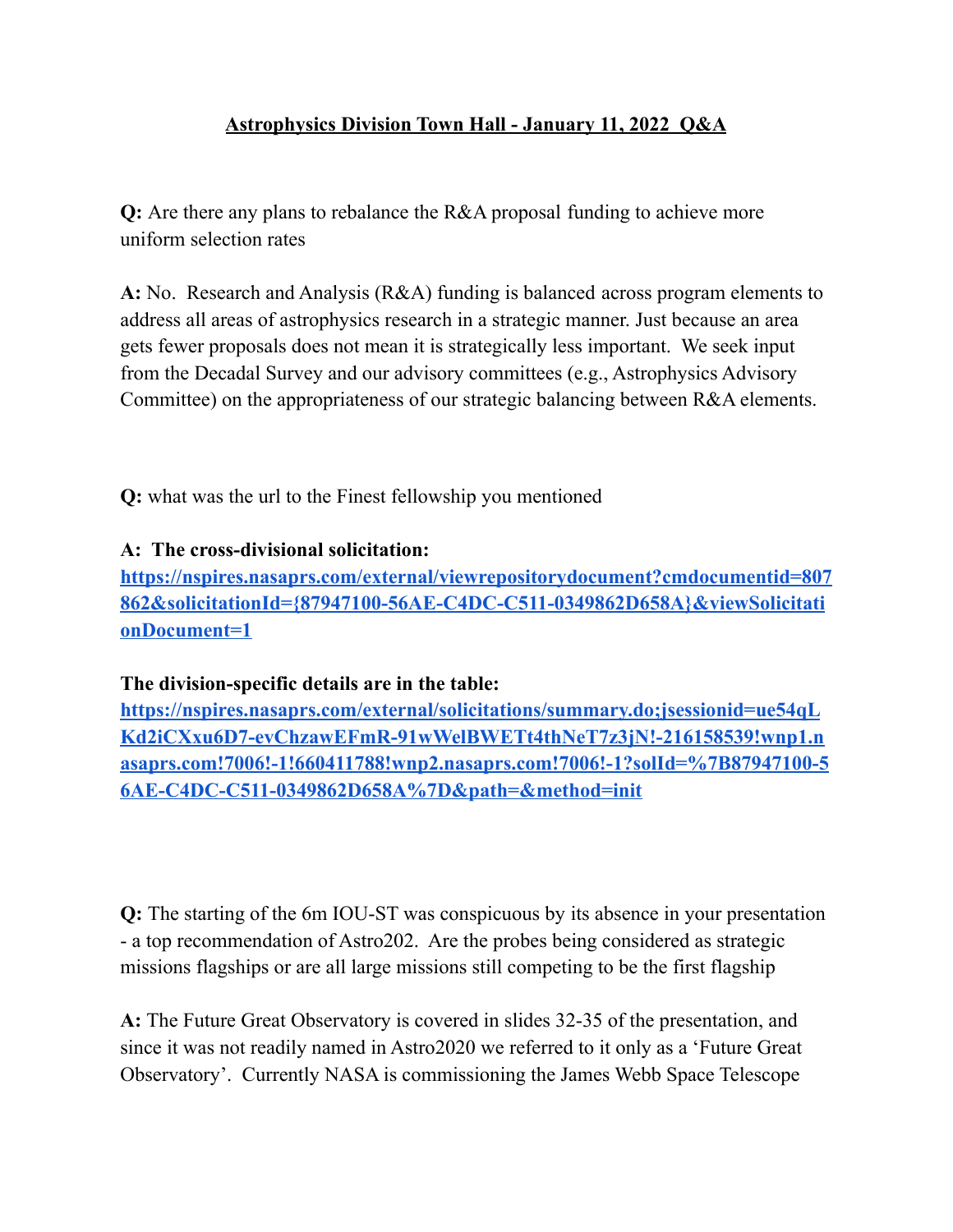and building the Nancy Grace Roman Space Telescope. With two Great Observatories under development, now is not the time to start a third. Nevertheless, NASA is taking the Decadal Survey's recommendation seriously, beginning with the Great Observatories Maturation Program, which will begin in a few years once Webb and Roman are further along, and the budget is available to start the Great Observatories Maturation Program.

 Consistent with the Decadal Survey, the Probes are being treated as strategic, PI-led missions.

 **Q:** While JWST is supposed to last significantly more than 10 years, fuel is still finite. Will there be push from NASA to work on technological developments to allow remote refueling of missions like it On what time-scales

 **A:** Webb was designed with a 5-year lifetime and 10 years of fuel (albeit with conservative margins built in), so it was not "supposed to last significantly more than 10 years". In all likelihood, it will last well beyond 10 years in large part because of better-than-threshold performance from the ESA-provided Ariane V launch vehicle. Its life-limiting event is therefore now probably electronic component failure rather than running out of fuel for station-keeping and momentum unloading.

 NASA has spent some effort to demonstrate prototype refueling of missions on orbit (see the Robotic Refueling Mission; Orbital Express). NASA does plan for the possibility of having such capabilities in the future; Roman was designed from its early days to be robotically refuelable. If such a capability becomes available, Roman and other future Astrophysics missions certainly can make use of it.

 **Q:** Will demographic information also be released for NASA's science engagement staffing and funding

 **A:** No. There is no labor category for "science engagement" to charge against. It is a generalized term with many interpretations.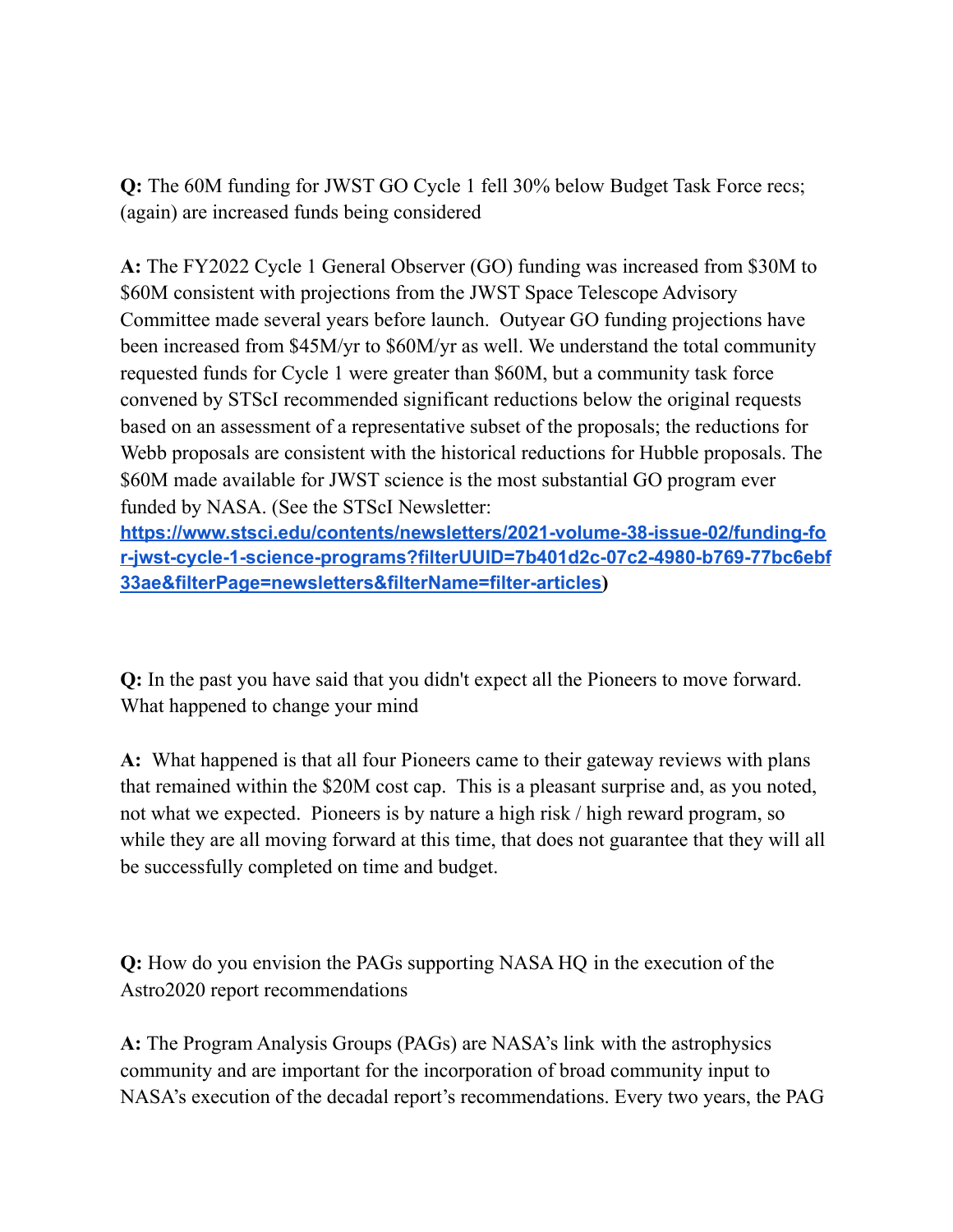## Astrophysics Division Town Hall - January 11, 2022 Q&A

 $Q$ : re tere any plans to realance te proposal undin to acieve more uniorm selection rates

A:  $\alpha$ and nalysis undin is alanced across proram elements to esearc address all areas o astropysics researc in a strateic manner ust ecause an area ets e er proposals does not mean it is strateically less important e see input rom te ecadal urvey and our advisory committees e stropysics dvisory ommittee on te appropriateness o our strateic alancin et een elements

 $Q:$  at as te url to te inest ello sip you mentioned

 $A$ : The cross-divisional solicitation:

https://nspires.nasaprs.com/external/viewrepositorydocument?cmdocumentid 807 862&solicitationId 87947100-56AE-C4DC-C511-0349862D658A&viewSolicitati onDocument 1

The division-specific details are in the table: https://nspires.nasaprs.com/external/solicitations/summary.do;jsessionid\_ue54qL\_ d2iCXxu6D7-evChzawEFmR-91wW elBWETt4thNeT7z3jN-216158539wnp1.n asaprs.com7006-1660411788wnp2.nasaprs.com7006-1?solId %7B87947100-5 6AE-C4DC-C511-0349862D658A%7D&path &method init

Q: e startin  $o$  te m as conspicuous y its asence in your presentation a top recommendation o stro re te proes ein considered as strateic missions lasips or are all lare missions still competin to e te irst lasip

A: e uture reat servatory is covered in slides o te presentation and since it as not readily named in stro e reerred to it only as a uture reat *is commissionin te ames* elescope servatory urrently e pace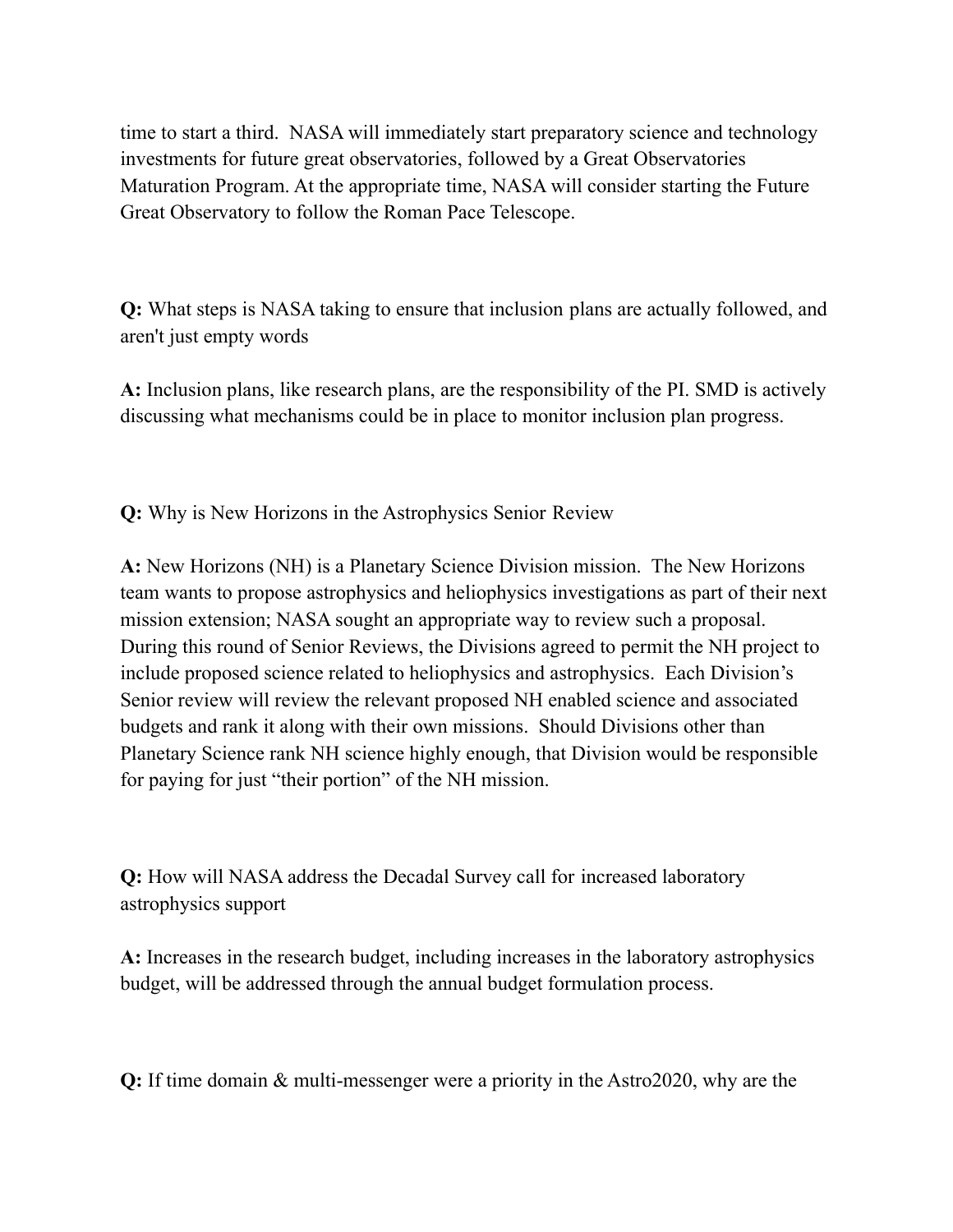Astrophysics Probes just limited to FIR and X-ray

 **A:** The Decadal Survey recommended FIR, X-ray, and microwave missions as priorities for a competed Probe line. NASA is implementing those Decadal Survey recommendations.

**Q:** Can you break down the 20 proposals received into the number of Missions and MO

 **A:** The number of proposals received in response to the 2021 MIDEX and MO Announcements of Opportunity (AOs) was roughly equal for each category.

 **Q:** Regarding funding for JWST GO vs the rest of the astrophysics portfolio - is there balance between GO funding to optical/IR community (HST and JWST) relative to all the other missions at shorter wavelengths.

 **A:** NASA provides appropriate GO funding for each mission. Therefore the distribution of GO funding among different wavelengths depends on what missions are currently operating.

 **Q:** How is the angular momentum management on JWST going Is the "solar sail" being used

 **A:** The mission is operating nominally during commissioning, including the management of angular momentum. The "Aft Flap" that is used to balance solar torque has been deployed.

 **Q:** Will Astrophysics division support opportunities for science as part of the Artemis Lunar program, e.g., instruments, MoOs

**A:** All Artemisand lunar landed science opportunities are open to astrophysics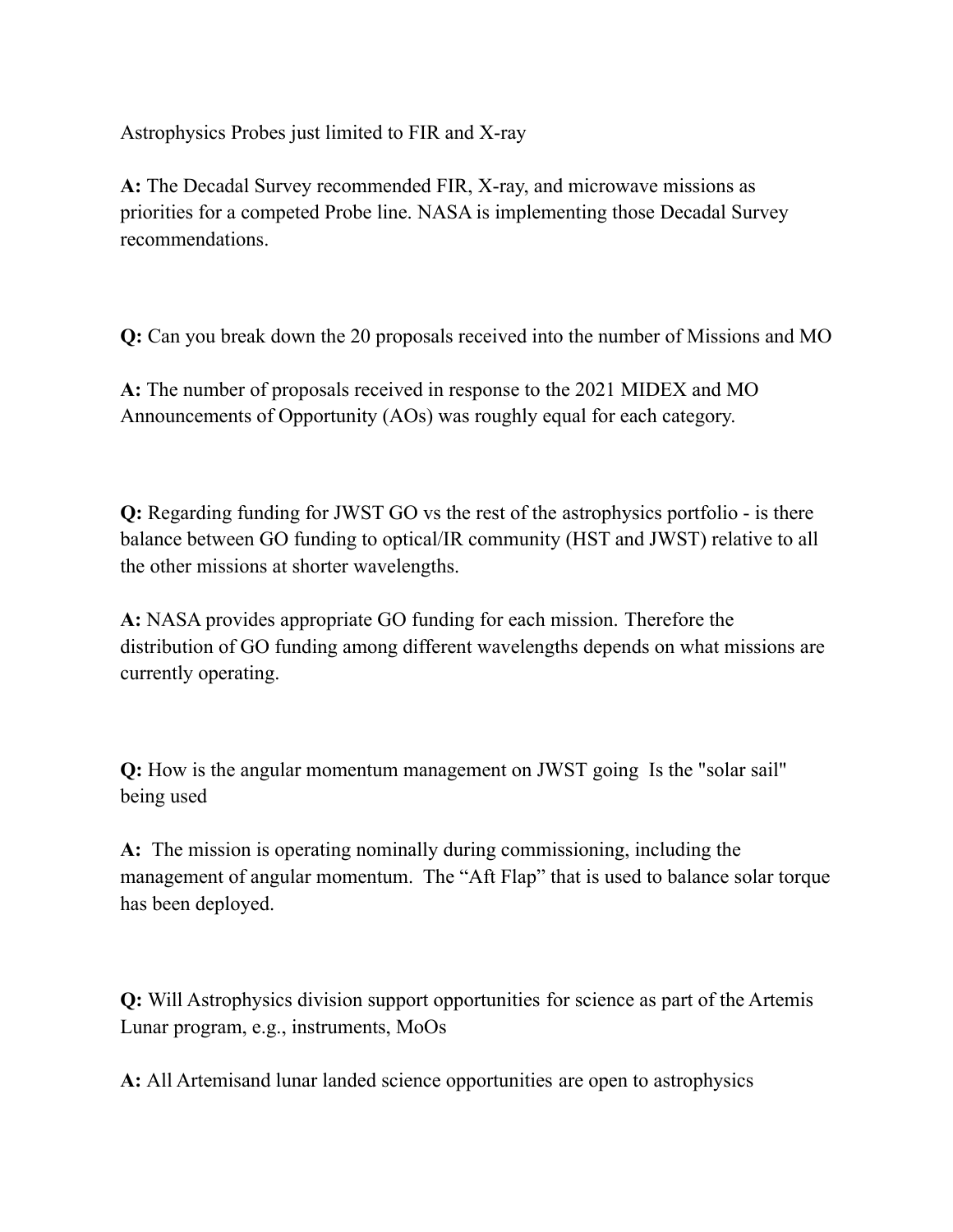proposals and they come with their own science funding. The Astrophysics Division is fully supportive of astrophysics proposals being proposed to Artemis and lunar opportunities for peer review and possible funding. Astrophysics-funded opportunities (e.g., Pioneers, MOs) also allow proposals that leverage NASA's planned lunar infrastructure and capabilities.

 **Q:** HST seems to be nearing its lifetime, and its optical/UV capabilities are unmatched are there plans to upgrade its lifetime (via, e.g., servicing missions) to improve its overlap with missions such as, e.g., JWST

 **A:** We estimate that the Hubble SPace Telescope (HST) orbit is good until ~2035, and NASA will continue to operate Hubble as long as possible as a Great Observatory. Individual components are aging and failing, but the Observatory has extensive redundancy. There are currently no plans for an additional servicing mission.

 **Q:** Does NASA have more plans to incorporate climate change mitigation, tracking, education, and communication moving forward ex tracking carbon footprints of missions, hosting brainstorming sessions for how to engage, as is the case of IDEA

 **A:** The Science Mission Directorate will continue all its peer reviews in a virtual format, in part to reduce the carbon footprint associated with the traditional mode of flying reviewers to a single location to perform the proposal review.

 **Q:** Will the ISFM program continue Will it grow, stay the same, or become smaller In your budgets, which bucket is it considered a part of

 **A:** Since February 2021, ISFM (Internal Scientist Funding Model) is now a permanent program. ISFM is continuing with solicitations of white papers from NASA Centers for a new funding cycle, FY23-FY25. We expect the program to continue to maintain its "prime constraint," which is maintaining a constant fraction of research funding (both competed and directed/ISFM) awarded to NASA centers, so that ISFM investigations are never funded at the expense of the community. Note that ISFM is not a funding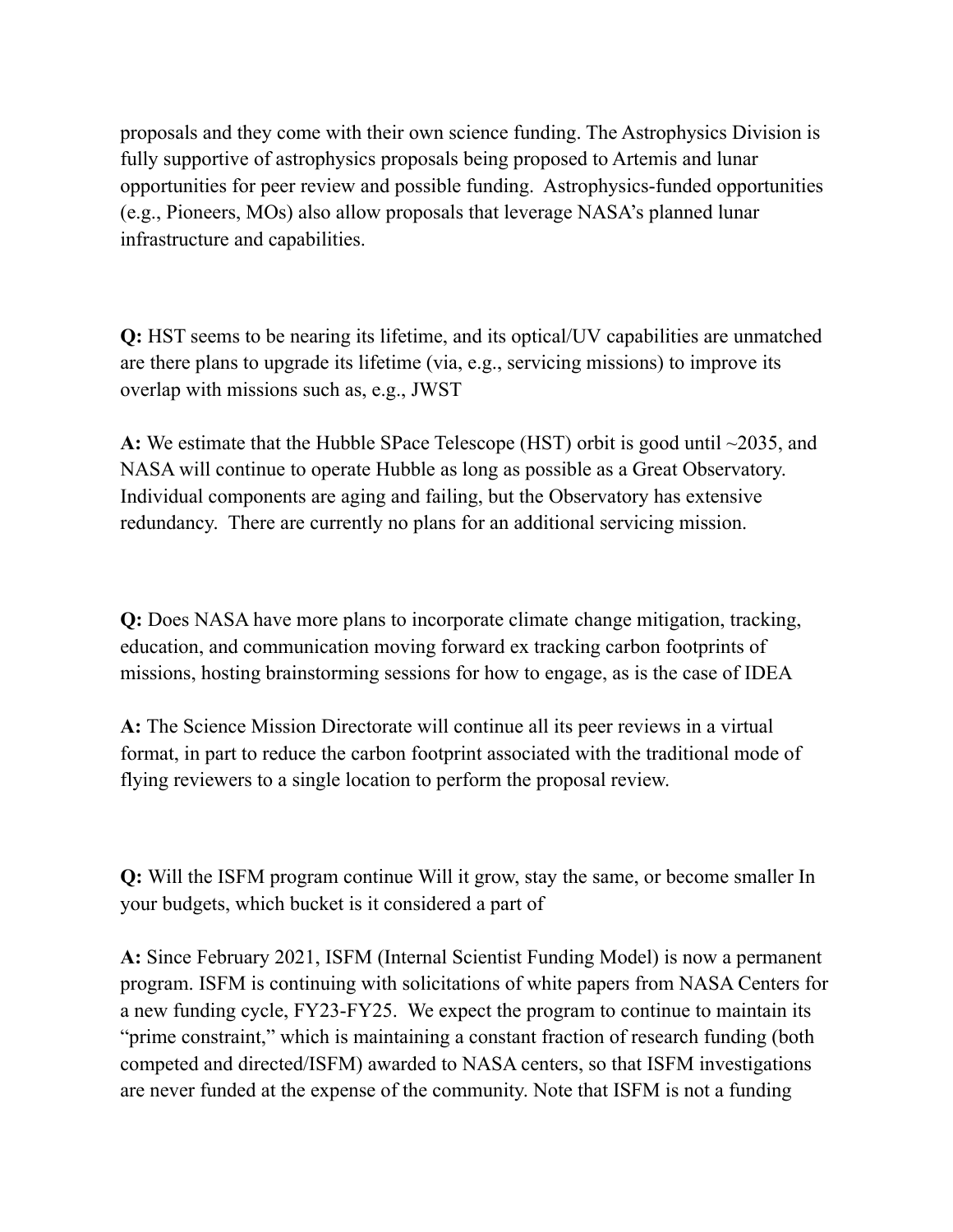line; funding of successful ISFM programs comes from approved research programs like ADAP, ATP, APRA, SAT, etc.

**Q:** Can you give more details on the TDAMM committee Timescale Composition

 **A:** A Time Domain Astrophysics and Multi-Messenger (TDAMM) science advisory group will be formed following broad community, interagency, and international input regarding the pressing science questions to be addressed in TDAMM over the next decade. The first step in obtaining community input will be a TDAMM workshop in August 2022.

 **Q:** How is a 6-year Stage 2 for a new flagship consistent with the Astro2020 guidance to start formulation this decade Isn't Stage 3 included in the Great Observatories Maturation Program

 **A:** Yes. The Town Hall charts had an error on them. The 6-year estimate in the Decadal Survey covers both Stage 2 and Stage 3.

 **Q:** What are the resulting concrete actions for a more equitable field from the ATP 2021 Inclusion Plan review

 **A:** The outcome of the Astrophysics Theory Program (ATP) 2021 Inclusion Plan pilot program will be presented at the next **[Astrophysics](https://science.nasa.gov/researchers/nac/science-advisory-committees/apac) Advisory Committee** (APAC) meeting on March 30-31, 2022. Based on initial positive feedback from the astrophysics community on the ATP-2021 Inclusion Plan pilot program, more Astrophysics program elements of ROSES-22 (to be released on/around February 14, 2022) will require Inclusion Plans. During the first year of the pilot (ROSES-21), the peer reviews of the Inclusion Plans had no impact on selections, but were provided to PIs for their use. In the second year (ROSES-22), the Inclusion Plan reviews will have no impact on selection, however selected PIs will be required to revise unacceptable Inclusion Plans before funding will be released. In the third year (ROSES-23), Inclusion Plan reviews will impact selection decisions, as recommended by the Astro2020 Decadal Survey.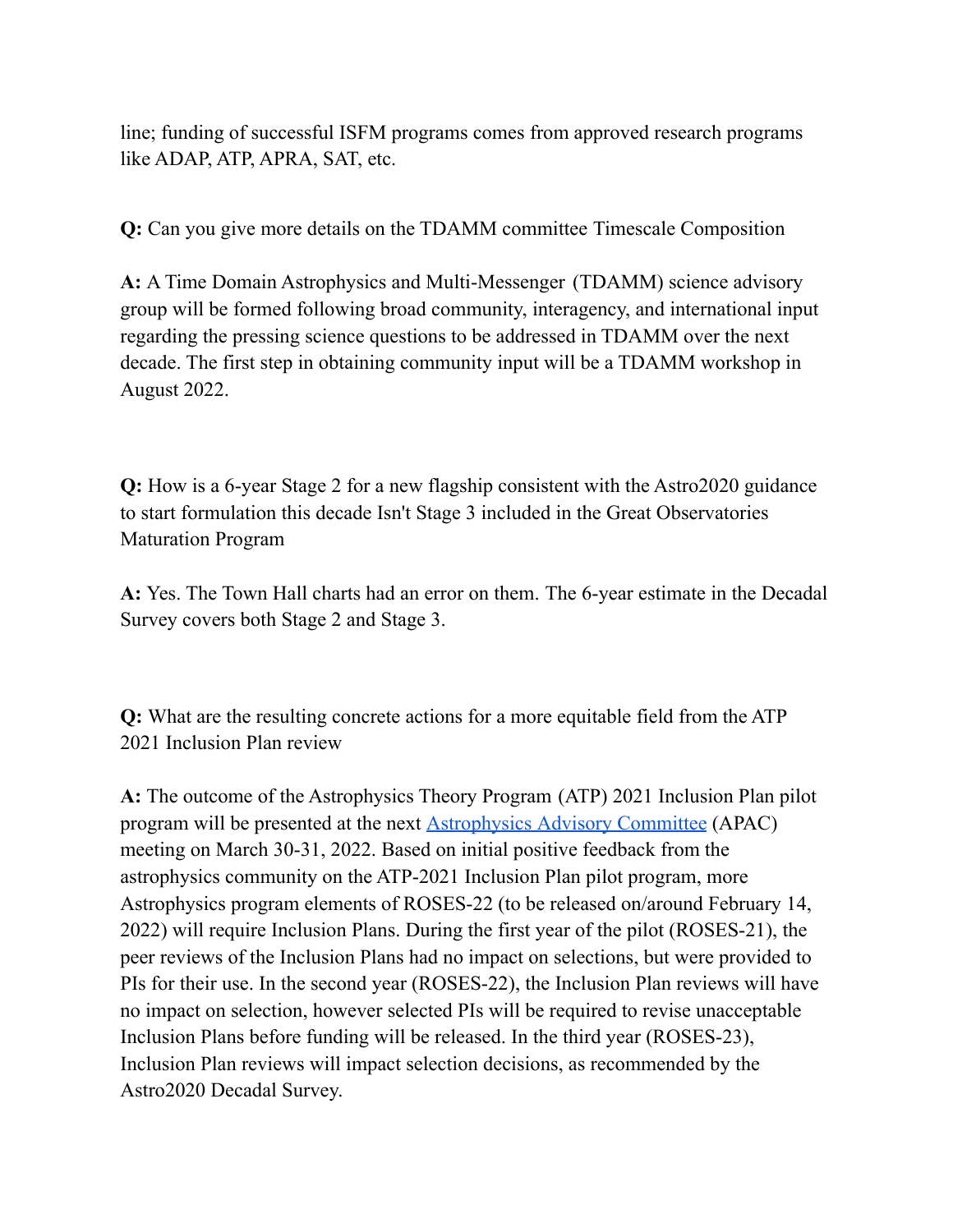**Q:** Is there sufficient coordination and collaboration with DoE and NSF-physics, particularly for science above 10 keV

A: NASA Astrophysics, NSF Astronomy and Physics, and DOE High Energy Physics discuss coordination and collaboration frequently. However most collaborations arise from the science community. All three Agencies welcome proposals from science teams that draw from communities supported by any and all of the Agencies, as long as proposals address science objectives that the Agencies have in common..

 **Q:** Are there any further thoughts yet on the likely schedule for an astrophysics Probe mission, as endorsed by the Astrophysics Decadal Survey

 **A: T**he Probe AO Community Announcement was released on January 11, 2022 and can be found here:

[https://explorers.larc.nasa.gov/2023APPROBE/pdf\\_files/NNH22ZDA008L.pdf](https://explorers.larc.nasa.gov/2023APPROBE/pdf_files/NNH22ZDA008L.pdf) . This includes the draft schedule. NASA expects to release a Probe AO in January 2023. Comments are due by March 15, 2022.

 **Q:** How will costs be controlled for a multi-decadal >6-m class mission Why won't it crowd out other missions like JWST did

 **A:** The James Webb Space Telescope did not "crowd out" other missions. NASA has, since the mid-1980's spent between 50-70% of its astrophysics budgets on flagship mission development in any given year. Towards the end of Webb development NASA was spending the equivalent of 55% of the astrophysics budget on Webb, and it was never as high as 60%. The long Webb development time did delay the start of the next large mission (Roman), but it did not "crowd out" smaller missions nor did it decrease the funding that goes to the research community (GO funding or R&A grants). See Paul Hertz's July 15, 2019, presentation to the **first meeting of the [Astro2020](https://www.nationalacademies.org/event/09-15-2019/decadal-survey-on-astronomy-and-astrophysics-2020) Decadal** [Survey](https://www.nationalacademies.org/event/09-15-2019/decadal-survey-on-astronomy-and-astrophysics-2020), charts 58-59.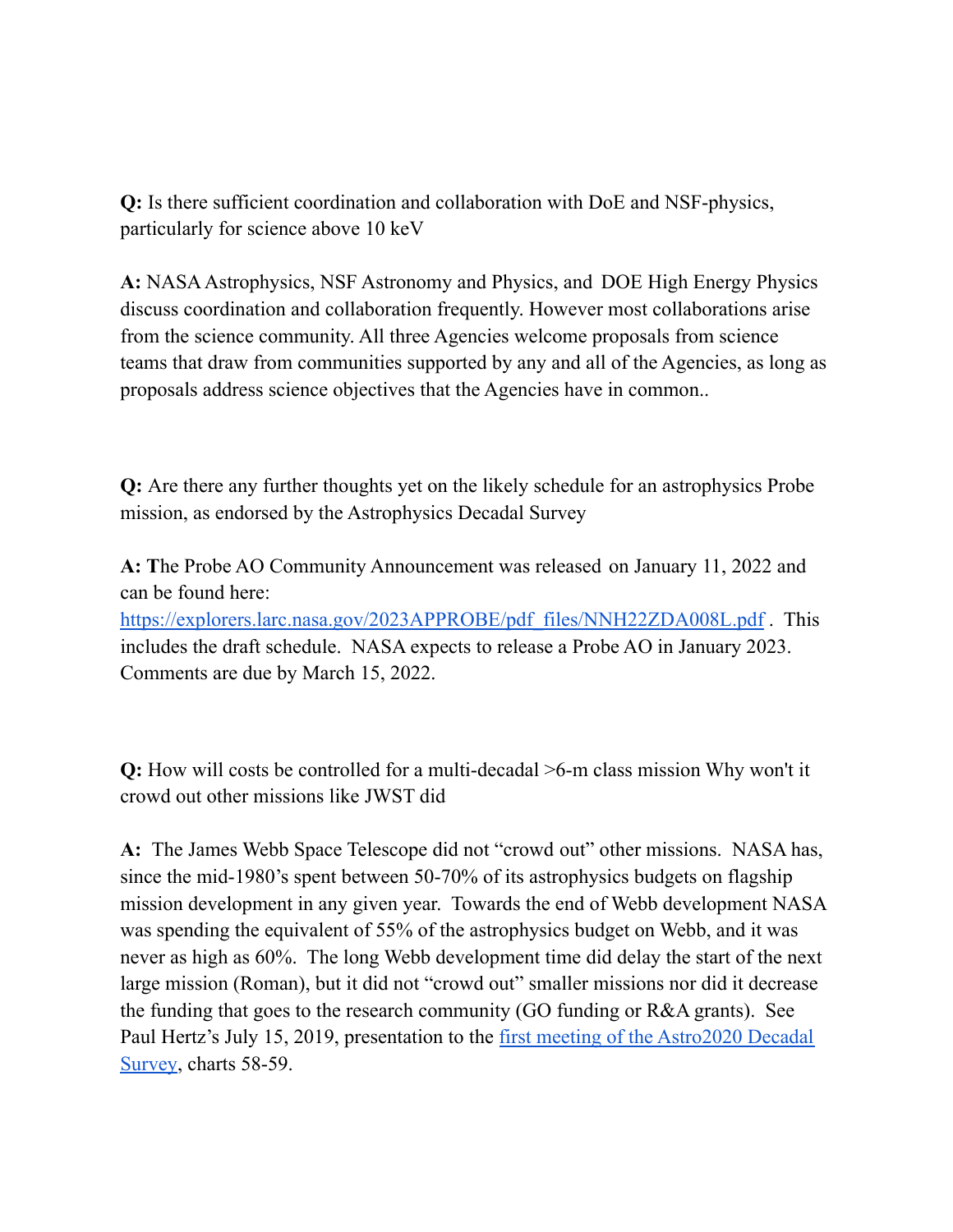**Q:** If DEI, especially for early career researchers, is viewed as important when will NPPs become classified as employees

 **A:** The NASA Postdoctoral Program (NPP) is a NASA-wide program that places postdoctoral fellows at NASA Centers. Granting employee status would require making them civil servants, which is not consistent with the objectives of the NPP. We are interested in any feedback regarding the benefits that are granted to NPP fellows, and whether they fall short of employee benefits appropriate for early career researchers.

 **Q:** THESEUS was not selected by ESA in July 2021 and this was not captured in the Astro2020 report - what is headquarters' plan

 **A:** NASA's implementation of the TDAMM recommendation of Astro2020 will take into account the international landscape for TDAMM-relevant missions and will be an international initiative that considers missions led by NASA with partner contributions or partner-led missions with contributions from NASA. With that in mind, NASA welcomes missions that address THESEUS science through its MIDEX program. NASA also welcomes suggestions for partner-led missions to which NASA could consider a contribution (see SMD's policy on initiating [contributions](https://science.nasa.gov/files/science-pink/s3fs-public/atoms/files/Draft_SPD_Partner-led_Missions_V3_Tagged.pdf) to international [partner-led](https://science.nasa.gov/files/science-pink/s3fs-public/atoms/files/Draft_SPD_Partner-led_Missions_V3_Tagged.pdf) missions).

 **Q:** Is there any prospect for rethinking full cost accounting for ASD folks where it doesn't make much sense

A: No. It is NASA policy to perform full cost [accounting](https://www.nasa.gov/offices/ocfo/references/ocfo_fullCost_detail.html). No exceptions will be made for astrophysics.

 **Q:** Will increasing the number of Probes be considered, including possibly an explicitly Multimessenger probe call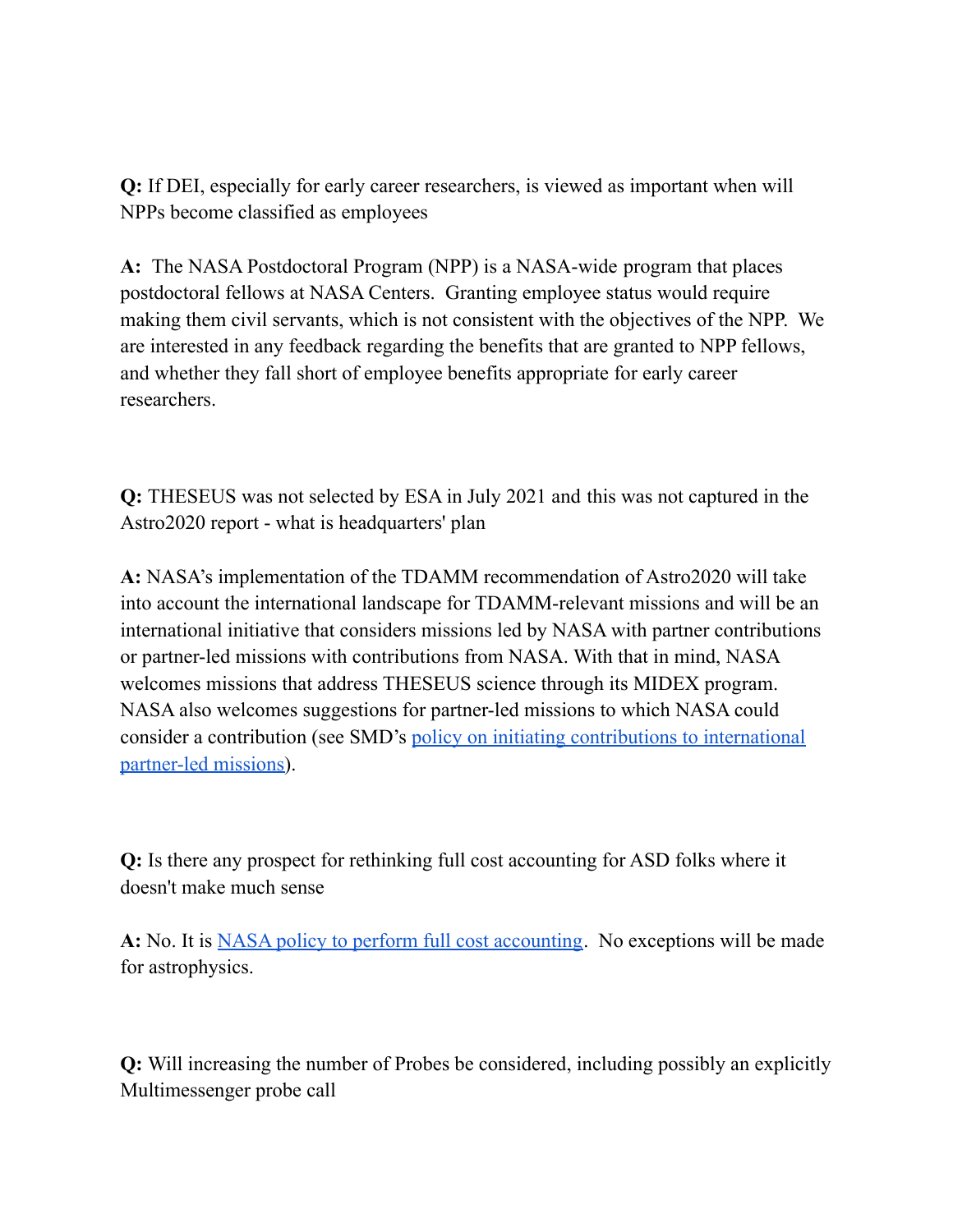**A:** NASA plans to implement the Decadal Survey's recommendation for a Probe call. The **Probe AO Community [Announcement](https://explorers.larc.nasa.gov/2023APPROBE/pdf_files/NNH22ZDA008L.pdf)** was released on January 11, 2022. Comments are due by March 15, 2022. Increasing the number of Probes would require additional budget for NASA astrophysics beyond the current outyear planning budget.

**Q:** Why isn't there a well-defined cost cap for flagships like probes

 **A:** Flagship missions, being those specified with a set of explicit science goals from a Decadal Survey, are not cost-capped because the science goals are taken to be their defining characteristic, not the price point. Probes, in contrast, have been recommended without a single set of explicit science goals but rather a range of possible goals; accordingly, they will be cost-capped to provide the greatest scientific outcome at the specified price point.

**Q:** How is inflation factoring into budget projections and items?

 **A:** NASA executes all its missions in real-year dollars, and always accounts for mission costs accordingly. Hence, a mission cost quoted by NASA will incorporate all the inflation extrapolations necessary across the mission lifetime. In the case of a flagship-scale mission as was recommended by Astro2020, this means that the NASA Real Year budget number will appear perhaps 50% higher than a fixed FY20 cost estimate as used in the Astro2020 Decadal Survey.

 **Q:** Is SMD paying attention to recent developments in large reusable rockets Are parametric cost models in need of an update

 **A:** NASA's parametric cost estimates for missions are sophisticated tools that rely on historical costs to develop space flight hardware. The launch vehicle is usually a relatively small portion of the overall mission lifecycle cost. Well into mission development, and long after parametric estimates are superseded by more detailed cost planning, a launch vehicle is procured, which ensures a competitive cost for the launch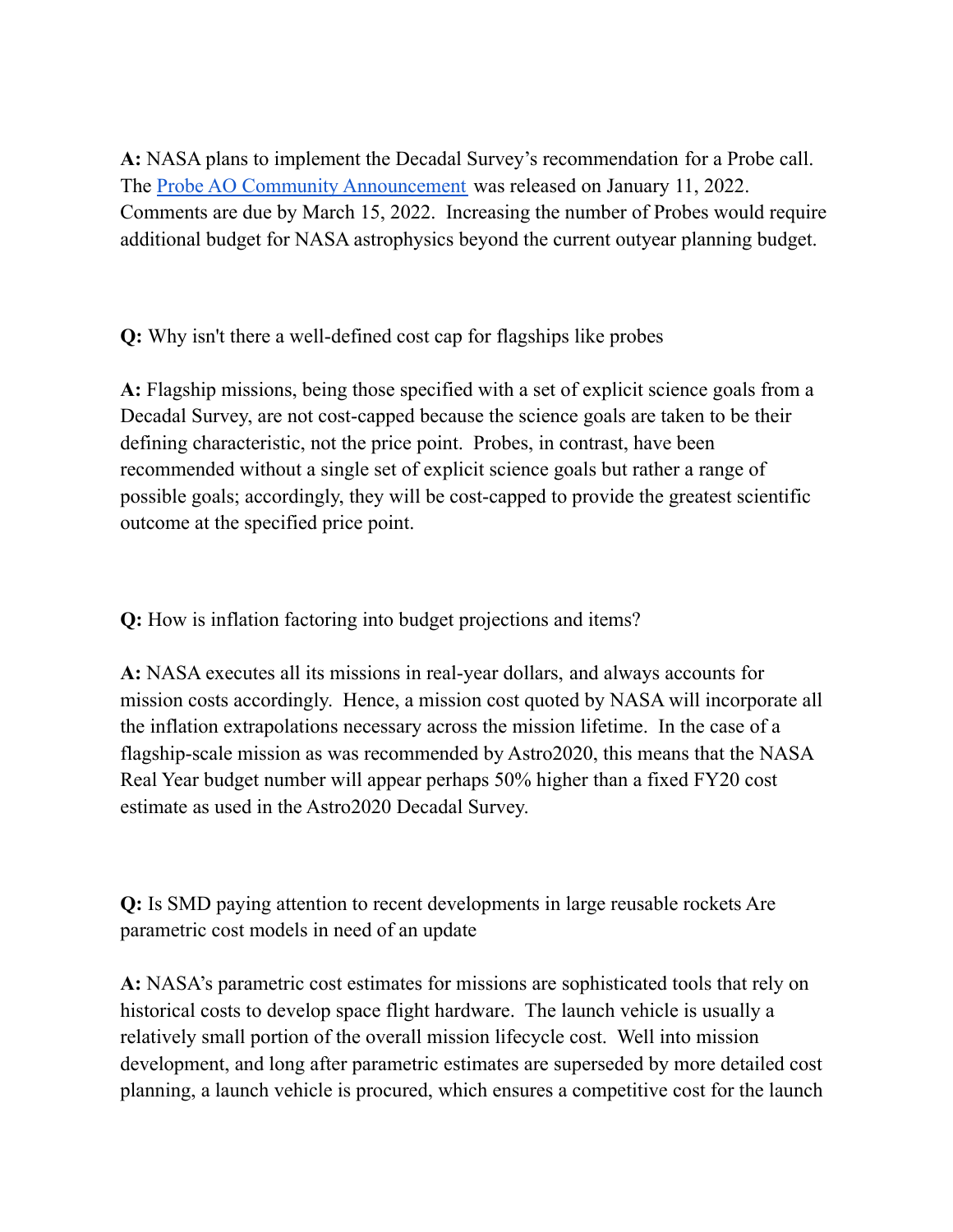capability required. As a result, NASA is able to benefit from advances in launch vehicles that were not available at the beginning of mission planning. If, over time, the availability of reusable rockets were to result in demonstrated cost reductions to develop space telescopes, then such new historical costs will naturally be included in the cost model database.

 **Q:** What is NASA's plan for SOFIA, now that its termination has been recommended in the decadal survey report

 **A:** SOFIA will not be part of the 2022 Astrophysics Senior Review per a January 14, 2022, letter from the Astrophysics Division Director to the SOFIA project. NASA is engaged in a discussion with DLR regarding the SOFIA mission, given the Decadal Survey Report recommendation. We anticipate that NASA and DLR will make a joint determination regarding SOFIA within a month (i.e., by mid-late February). SOFIA will carry out its full FY22 science operations if it is included in the FY22 appropriation.

 **Q:** When will the report regarding the investigation to change JWST's name by NASA be published

 **A:** The agency is aware of the recommendation we've received from our Astrophysics Advisory Committee (APAC) that NASA publish a report, and we are considering that recommendation. If there is an update we will make sure to share it with the APAC and the community.

**Q:** will support be provided for PIs to review the inclusion plan

 **A:** The proposed budget for any proposal to NASA, including those that include Inclusion Plans, should include the proposed level of effort (i.e., labor FTEs) and the proposed other direct costs (i.e., supplies, equipment, travel) that are required to accomplish the goals of the investigation as a whole. If elements of the Inclusion Plan contribute to those costs, they should be included in the budget and budget justification.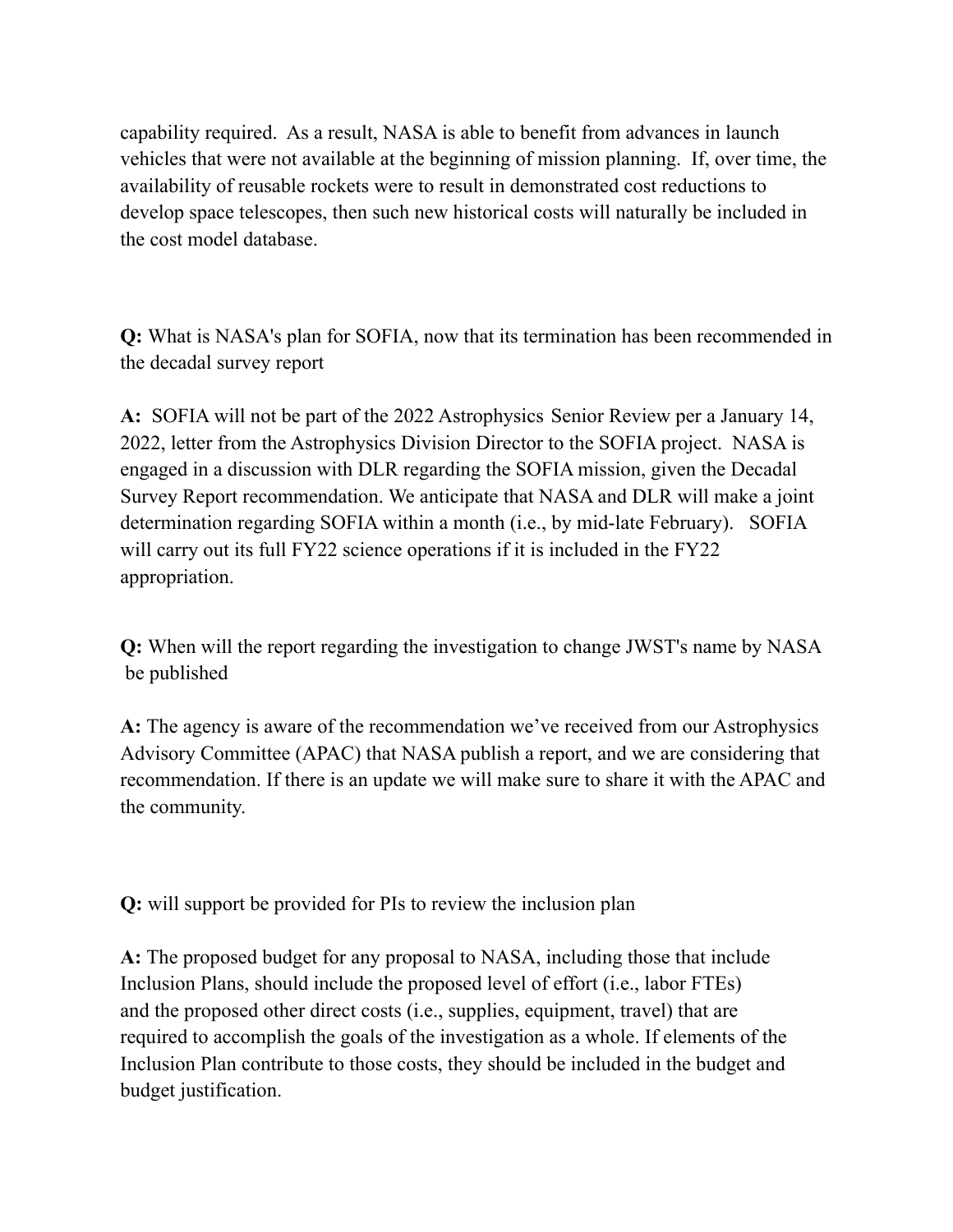**Q:** ESA now has a Director of Commercialisation. Will NASA create any similar post(s) for managing private industry partnerships

**A:** NASA has an Office of [Partnerships](https://www.nasa.gov/partnerships.html), and the Office of Partnerships has a Director.

 **Q:** The IXPE mission will make its data public a short time after taking it. Will there be funds for analyzing the data Will the ADAP program earmark a funds for the support of IXPE analyses

 **A:** As with other NASA flight missions, analyses of publicly-available IXPE data will be eligible for funding under the Astrophysics Data Analysis Program (ADAP) beginning with ADAP 2022. Traditionally, we have not established a "set-aside" or "earmark" for new mission data entering the ADAP, and there are no plans to do so for IXPE. However, the availability of new data products always creates the opportunity to propose new science that was not possible previously, and that naturally affords those proposals a modest competitive advantage in the peer review process.

 **Q:** I am an early career scientist (postdoc). I'd like to know how to construct NASA proposals to collaborate with ESA following their Voyage2050 report and given our Decadal survey.

 **A:** For hardware collaborations, please refer to the SMD policy for [initiating](https://science.nasa.gov/files/science-pink/s3fs-public/atoms/files/Draft_SPD_Partner-led_Missions_V3_Tagged.pdf) [contributions](https://science.nasa.gov/files/science-pink/s3fs-public/atoms/files/Draft_SPD_Partner-led_Missions_V3_Tagged.pdf) to international partner-led missions. For science collaborations, proposals for funding to join the science team of a partner-led mission are accepted in the Astrophysics Research and Analysis (APRA) element of ROSES starting in ROSES-2022; formerly these proposals had their own ROSES element (see Appendix D.13 of ROSES-2020).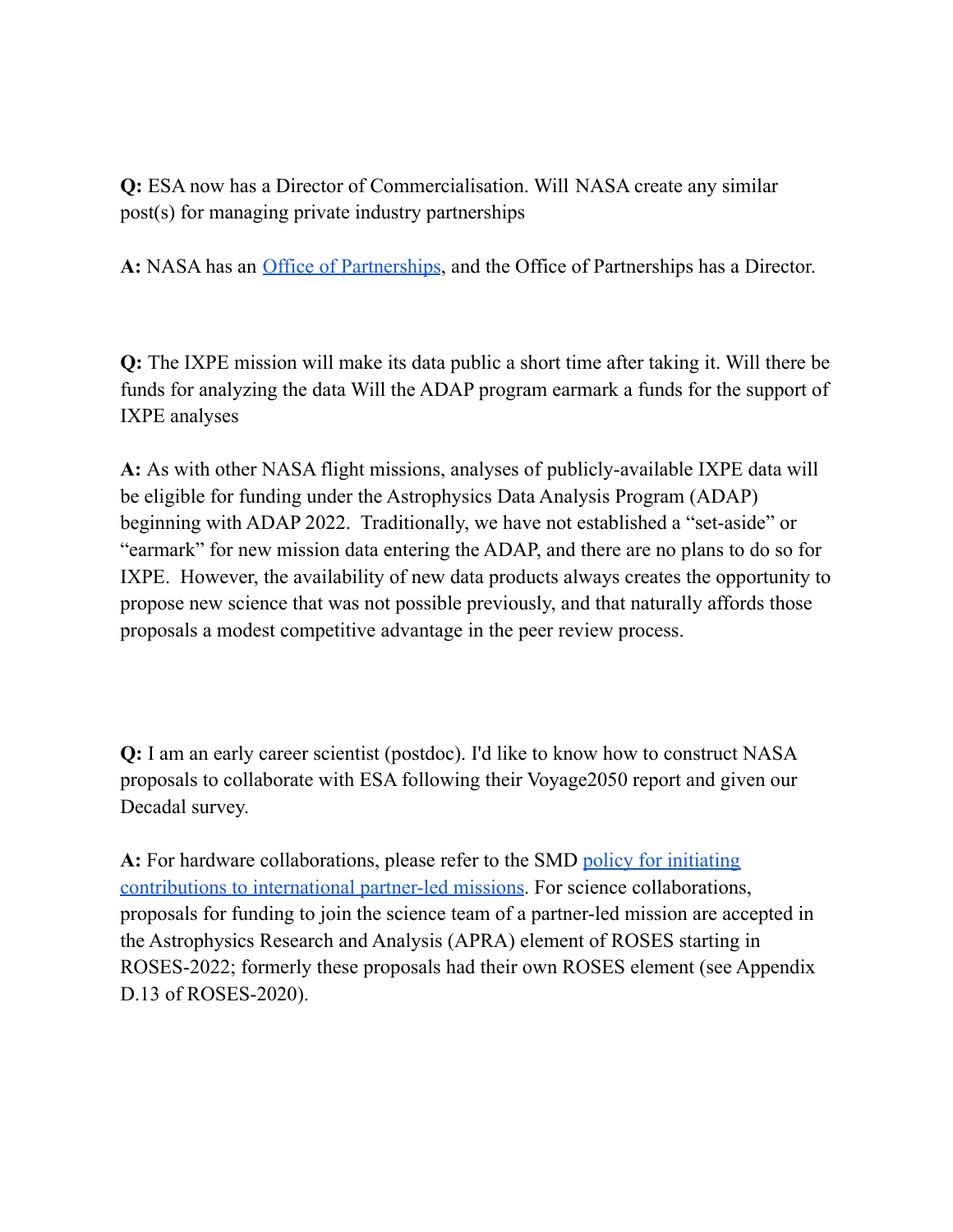**Q:** When will the next AO's for a MidEx and SMEx be announced

 **A:** The Decadal Survey recommended that the Explorers cadence remain the same at  $\sim$ 4 per decade (2 SMEX, 2 MIDEX, and 4 MOs). Thus we anticipate the next SMEX and MO opportunity will be ~spring 2024 and the next MIDEX and MO opportunity will be  $\sim$ fall 2026.

 **Q:** The lifetime historic science impact of a mission does not seem to correlate with cost -- why not many more midex/probes

 **A:** You need to provide data to support your assertion. Hubble is arguably the most scientifically productive science project in the history of humanity. It also cost about the same as the James Webb Space Telescope in inflation-adjusted dollars. Since the relative science value of large vs medium vs small missions is inherently subjective, NASA looks to the Decadal Survey to provide advice on program balance. Astro2020 recommended ~4 small missions (Explorers) per decade, ~1 medium mission (probe) per decade, and <1 large mission (future great observatory) per decade. NASA intends to implement the balance recommended by the Decadal Survey.

 **Q:** Is SMD keeping in mind ESA selections (and rejections) which were made presumably after the Astro2020 report was written

**A:** Yes.

 **Q:** What is the FY phasing throughout this decade of the GOMTMP for the ~6m IROUV flagship (\$800M) vs the IR and X-ray (\$400M)

 **A:** The current NASA budget proposals were formulated before receiving the 2020 Decadal Survey. Future NASA budgets, starting with the FY24 NASA budget request, will be informed by the recommendations of the 2020 Decadal Survey.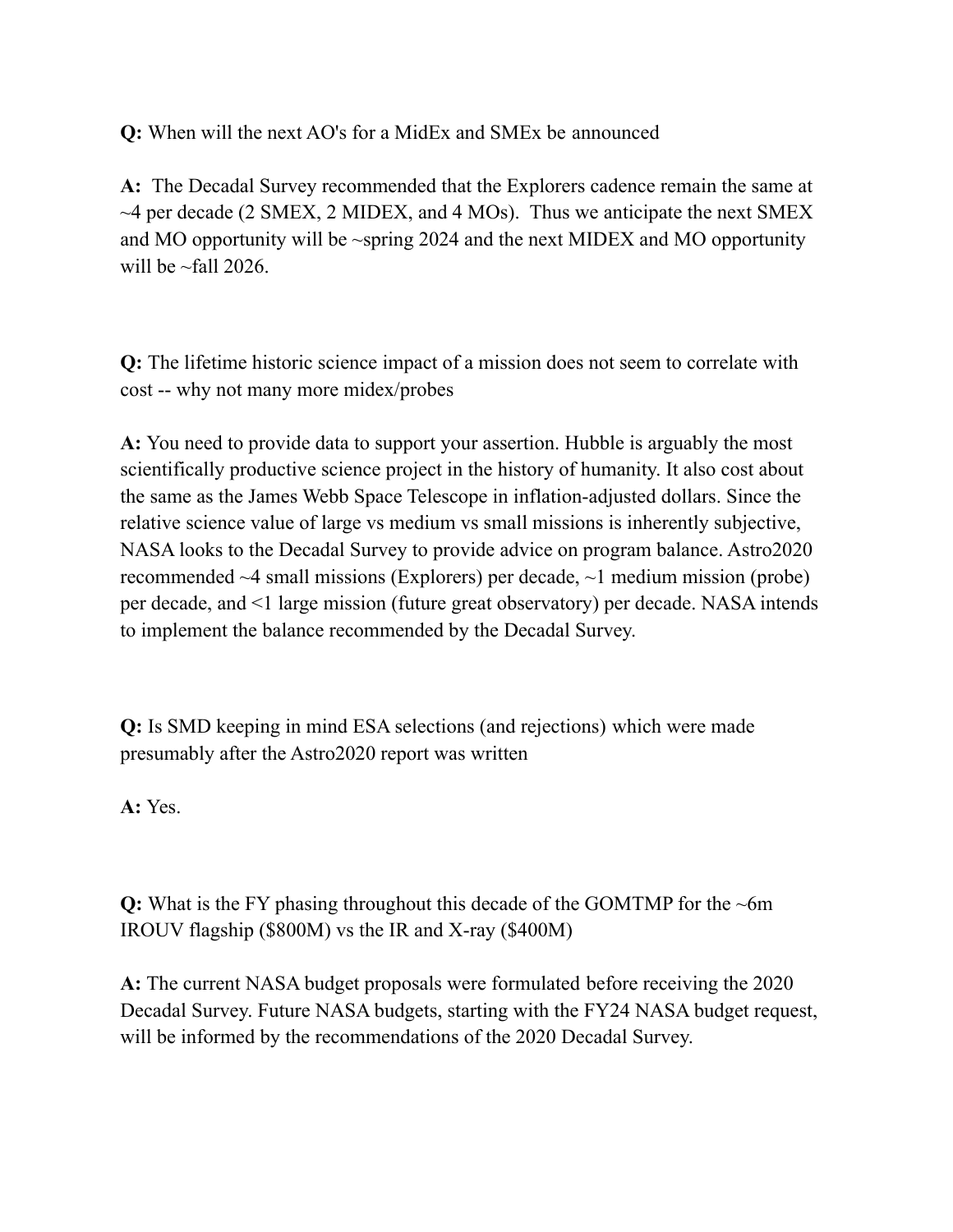**Q:** Is Headquarters too risk averse with small concepts Why not allow for economies of scale with a  $\sim$ 9/10 success rate

 **A:** NASA sets its level of risk tolerance as appropriate for different classes of missions. For our smallest missions, i.e., for sounding rockets, balloons, and cubesats, we actually target a 70% success rate. For larger and more expensive missions, NASA accepts less mission risk and requires space flight project management practices that ensure higher certainty of mission success. Recently, SMD has approved new Mission Assurance Requirements (MAR) for Class D missions (like SMEX and MO missions) that significantly reduces the flight project requirements.

 **Q:** How will the NASA Bridge program be structured Current bridge programs are mostly located at universities, which NASA is not

 **A:** The SMD bridge program will support bridges between universities and NASA Centers. This is a new program in FY22, and its initiation awaits approval by COngress of an FY22 appropriation.

 **Q:** What is the timeline for the NASA dedicated TDAMM missions This was a top priority, above the probe call

 **A:** As NASA anticipated the Probe recommendation, we were prepared to move on it when the Decadal Survey was received. TDAMM was not an expected recommendation, so NASA is not prepared to initiate dedicated TDAMM missions even though the Decadal Survey prioritized TDAMM above Probes. NASA is prioritizing missions that support TDAMM and are funded out of existing programs. NASA's participation in the Israeli-led ULTRASAT mission and the selection of the Pioneer-class Starburst address two of the highest priorities for TDAMM identified in Astro2020, with missions to be launched mid-decade. TDAMM relevant proposals are also under consideration in the cubesat and Explorer programs.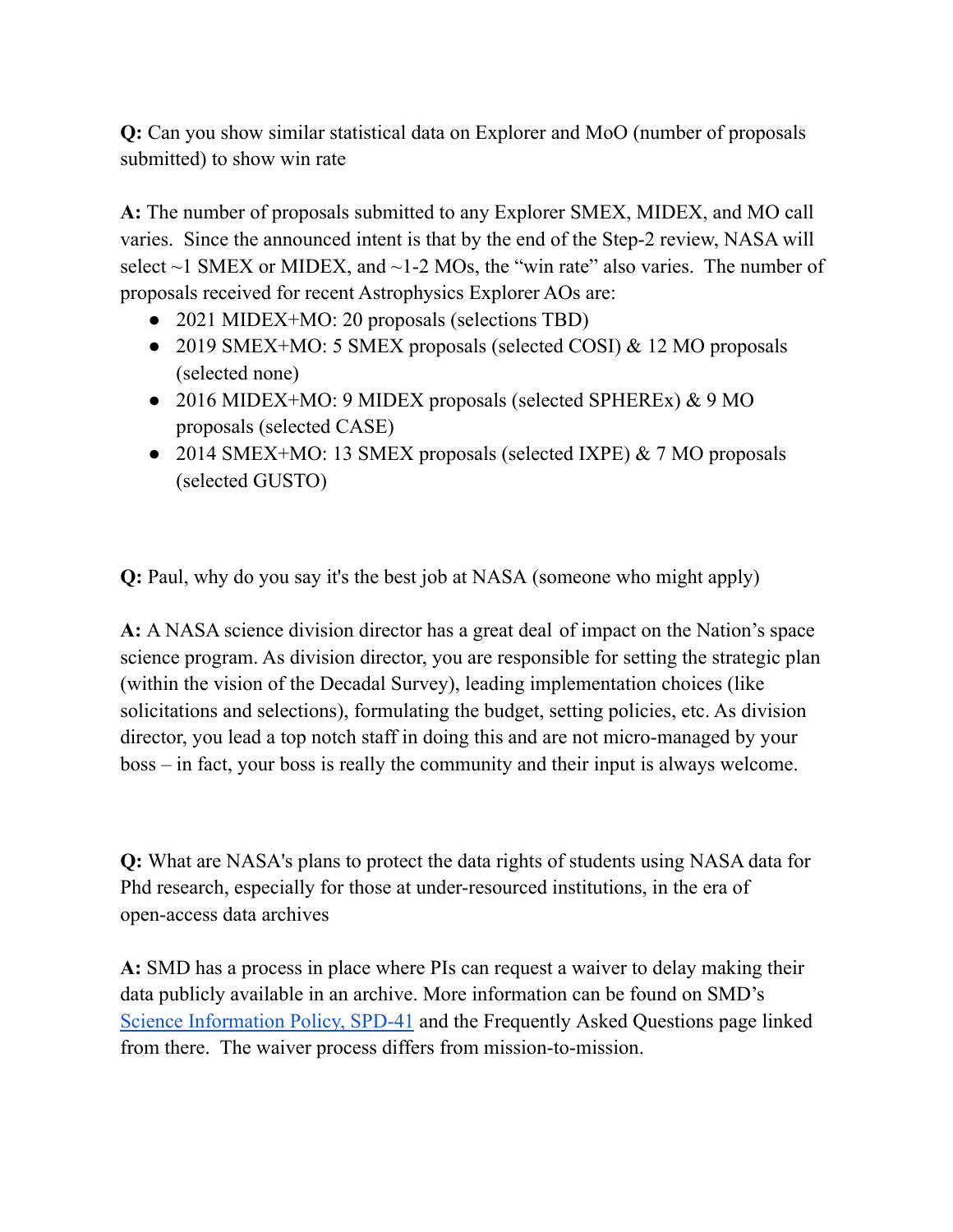**Q:** Has COVID impacted the MIDEX proposal review process When are Step 2 selections expected to be announced

 **A:** Currently COVID has not impacted the schedule for the 2021 MIDEX review process. The plan is still to proceed to Step 2 downselections in Q1 CY2024 as delineated in the 2021 MIDEX AO.

**Q:** Is NASA willing to speed up the notional timelines outlined in the Decadal

 **A:** NASA timeline for implementing Decadal Survey recommendations is highly dependent on the budget. WIthout an increase in the Astrophysics budget top line, the notional timelines in the Decadal Survey cannot be accelerated.

 **Q:** Are there plans to increase funding to theory and computation as suggested by the 2020 decadal report

 **A:** Increases in the research budget, including increases in the theory and computation budgets, will be addressed through the annual budget formulation process.

 **Q:** Will JWST continue observing after the fuel runs out and it drifts away from L2 i.e. like Spitzer did.

 **A:** Yes, that is a possibility. There are no plans to turn off the instruments when Webb is no longer able to maintain its L2 halo orbit. By then, Webb will be part of the NASA Senior Review process and community input on any plans for continued operations under different modes will be used to decide on how to best use Webb resources.

**Q:** Does the lack of information about SOFIA and the Decadal's recommendation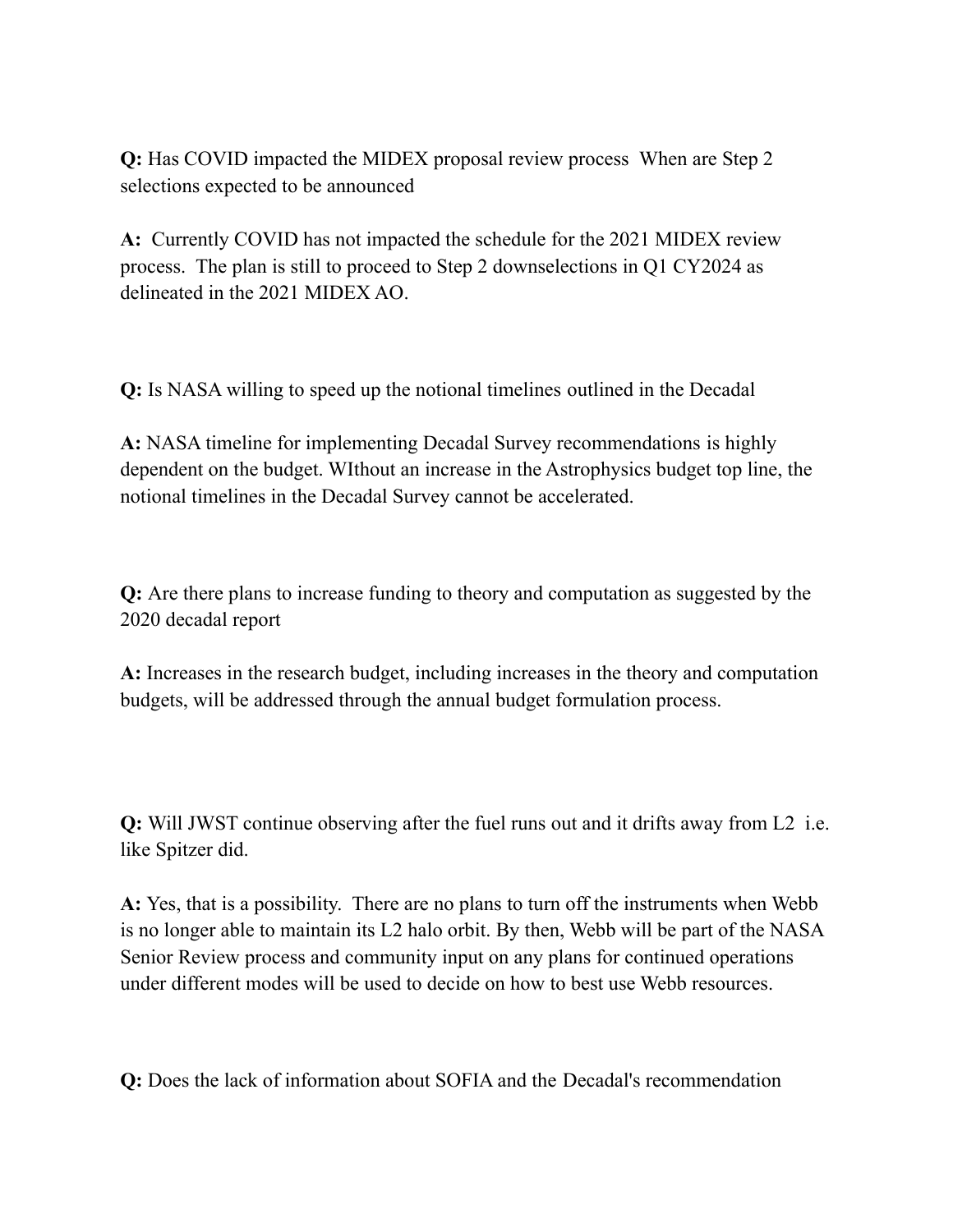imply that its Senior Review will go forward

 **A:** SOFIA will not be part of the 2022 Astrophysics Senior Review per a January 14, 2022 letter from the Astrophysics Division Director to the SOFIA project.

 **Q:** How does NASA plan to address the difficulty in retaining software engineering expertise due to high industry salaries

 **A:** NASA is constrained in the salaries that it can offer to civil servant employees. Many of the software engineers for NASA projects are provided through industry contractors, and these contractor organizations can offer competitive salaries.

 **Q:** What is NASA's thinking about the decadal recommendation for space-based cosmic microwave background observations

 **A:** The Decadal Survey made a clear recommendation that NASA consider a Probe mission for CMB observations in the second round, subject to any reprioritization by the next Decadal Survey, should that occur before the second Probe AO. The Decadal Survey prioritized ground-based CMB projects and research for the 2020s. For the near future, technologies for a space-based CMB mission are compliant within APRA, and PI-led proposals may compete in suborbital-class, Pioneer, or Explorer solicitations.

 **Q:** You just had on the slide that NPP base will increase form 60k to 70k, but ORAU just presented that the increase will only be to 63k

 **A:** Both statements are true. The base stipend for NPPs will increase from \$60k to \$63k with the start of the NPP-2 contract (1-February, 2022). The base stipend for NPPs will increase from \$63k to \$70k at some point; we do not have a firm date for this change at this time.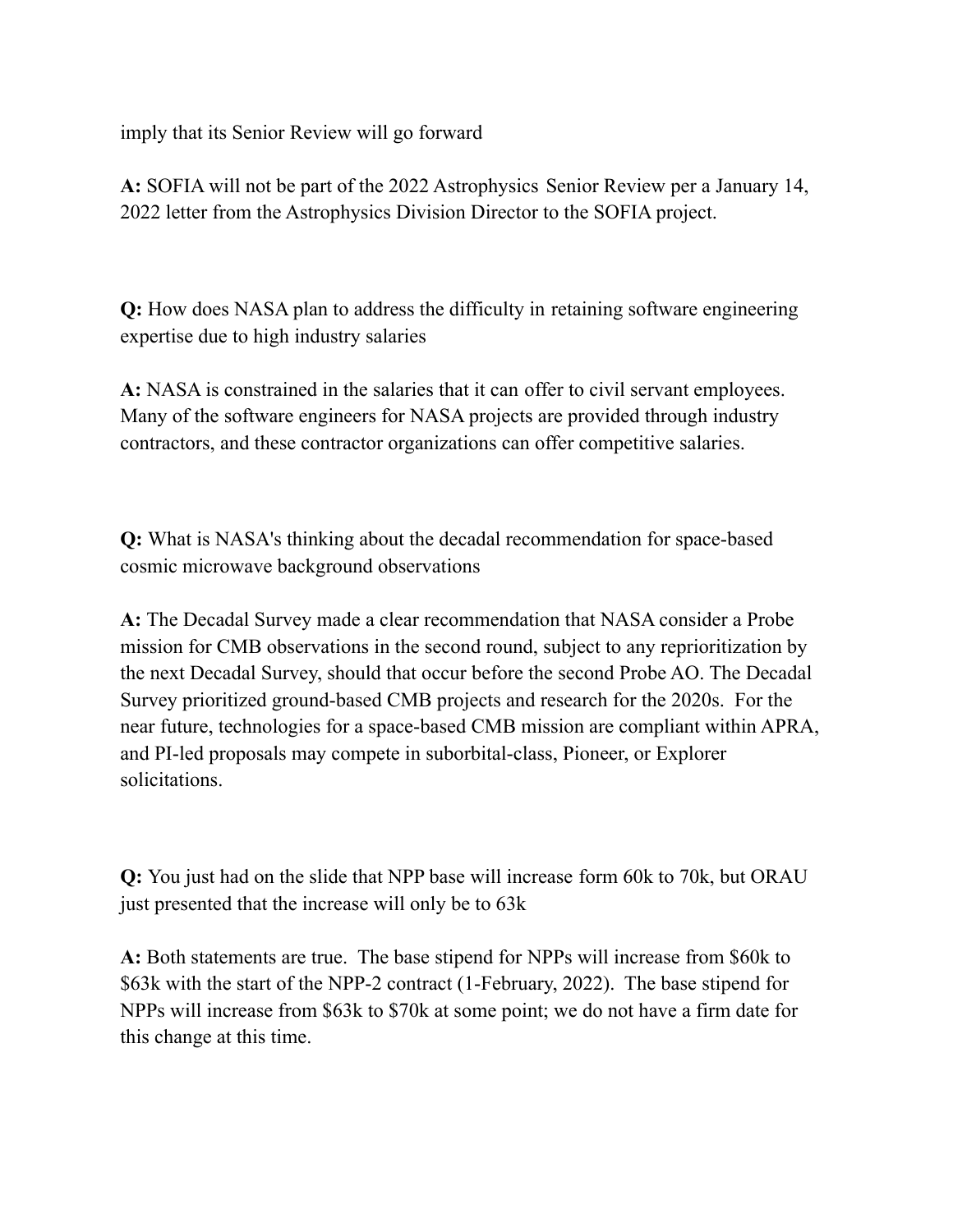**Q:** Are there any guidelines for mass and orbit for the NASA supplied probe launch vehicle

 **A:** The Probe AO Community Announcement was released on January 11, 2022 and can be found here:

 Specific questions or comments about mass and orbit guidelines should be submitted for consideration as the draft Probe AO is developed. Comments and questions are due by March 15, 2022. [https://explorers.larc.nasa.gov/2023APPROBE/pdf\\_files/NNH22ZDA008L.pdf](https://explorers.larc.nasa.gov/2023APPROBE/pdf_files/NNH22ZDA008L.pdf).

 **Q:** The restriction on probe wavelengths is drastically detrimental to advancing transformative science in a timely manner, as the latter requires IR and UV data. Will NASA mitigate that to some degree in the planning of other future space missions, e.g., MIDEX class missions

 **A:** NASA plans to continue to allow any proposal that is responsive to the Astrophysics Division's science goals to be reviewed in Explorers calls.

 **Q:** Anonymous review demonstrates increased equity for JWST programs, is there a plan to review equity of the budget allocation

 **A:** The Space Telescope Science Institute plans to use the Financial Review Committee process that is used for Hubble. Ideas for its improvement should be forwarded to the JWST Users Committee.

 **Q:** Does diversity, equity, and inclusion apply to non-US citizens as well Why or why not?

 **A:** Inclusion, diversity, equity, and accessibility (IDEA) applies to all participants in NASA's programs, regardless of race, color, religion, national origin, sex, gender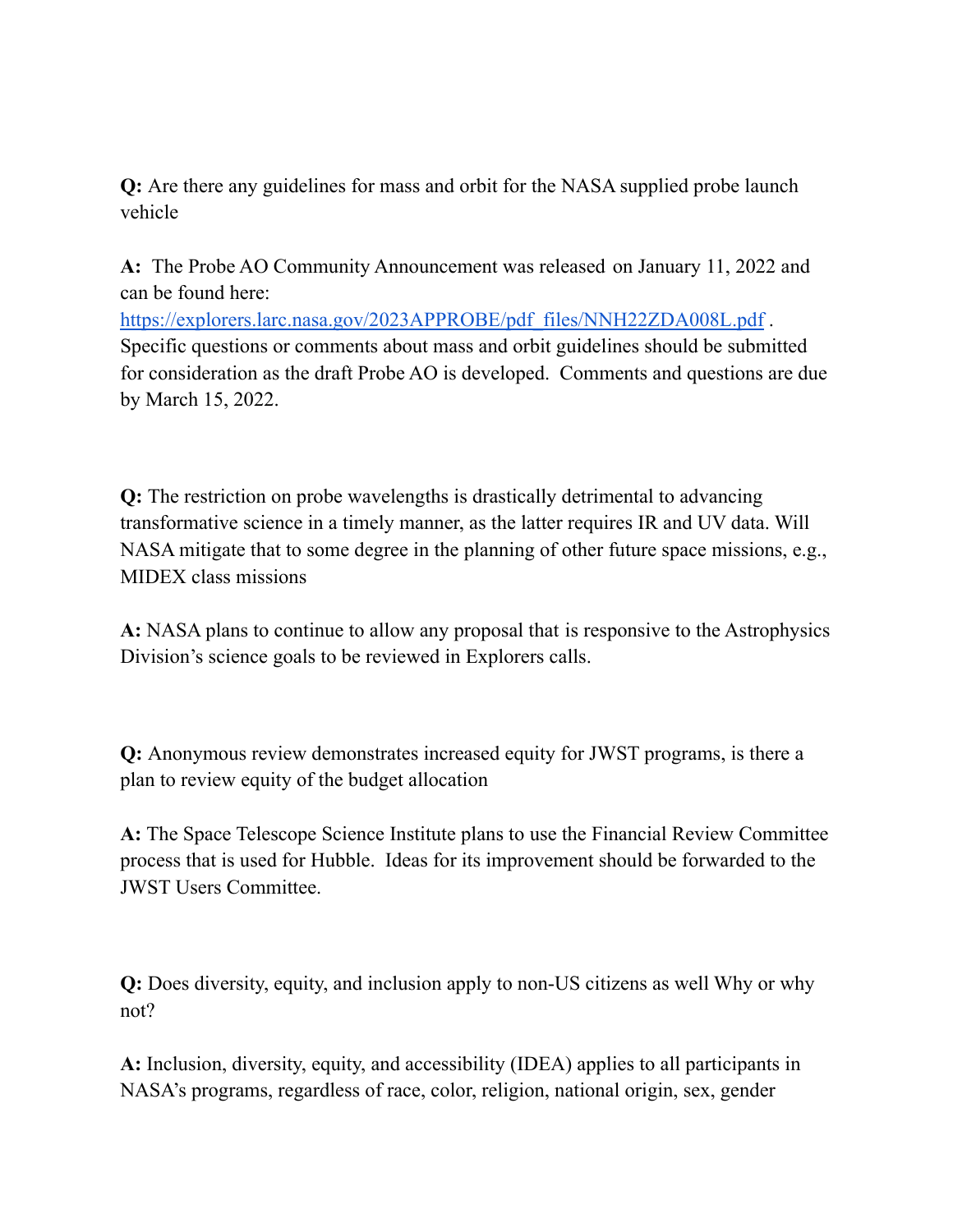identity, sexual orientation, pregnancy, status as a parent, marital status, age, disability (physical or mental), family medical history or genetic information, political affiliation, military service, citizenship status, or any other non-merit-based factor.

 **Q:** If NASA decides to go back to soliciting ATP every year will it increase the funding to allow for reasonable selection rates

 **A:** NASA will consider increasing funding per the recommendations of the Decadal Survey. The Decadal Survey recommended increasing the Astrophysics Theory Program (ATP) funding by 30% and reverting to annual solicitations. Currently ATP has a \$12M annual budget and a 22% selection rate with biannual calls. Reverting to annual solicitations would result in an 11% selection rate. Increasing the budget by 30% by the end of the decade would result in a 28% selection rate for biannual calls at the end of the decade, but only a 14% selection rate for annual calls.

 **Q:** What are NASA's plan for the NASA/NSF EPRV Program given the recommendations from Astro2020

 **A:** The Decadal Survey did not provide specific recommendations regarding the EPRV Program. NASA and NSF will continue working together to implement the recommendations of teh National Academies' Exoplanet Science STrategy report.

 **Q:** How will Astrophysics Probes missions be selected and managed Will a PI be required to select a NASA center prior to competition

 **A:** Astrophysics Probe missions will follow the Explorers Program review and selection process. The development of the mission will be managed by the Explorers Program Office at GSFC. The 2023 Probe AO is an open competition, and there is no requirement for NASA (Center) participation.